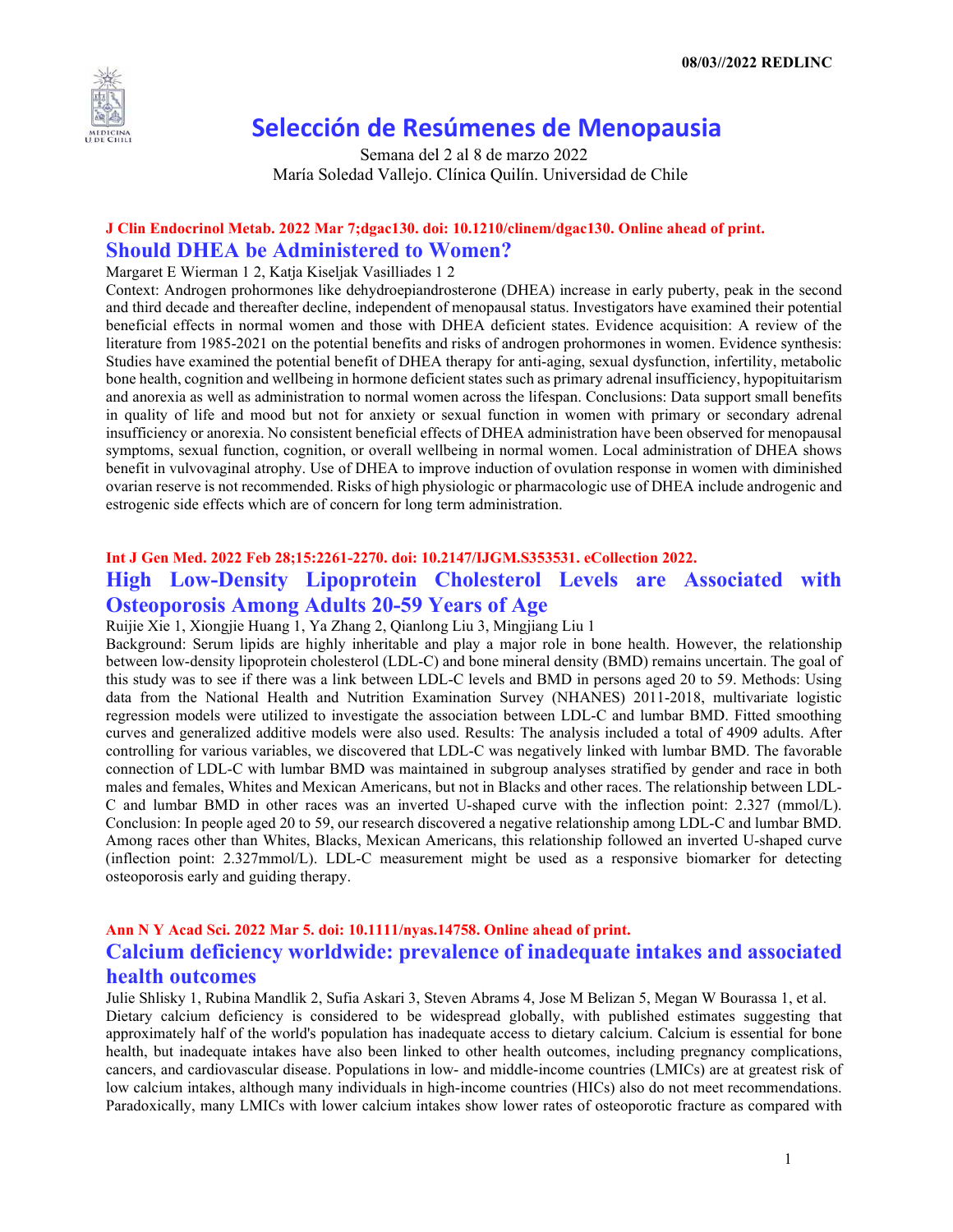**08/03//2022 REDLINC**

HICs, though data are sparse. Calcium intake recommendations vary across agencies and may need to be customized based on other dietary factors, health-related behaviors, or the risk of calcium-related health outcomes. The lack of standard methods to assess the calcium status of an individual or population has challenged efforts to estimate the prevalence of calcium deficiency and the global burden of related adverse health consequences. This paper aims to consolidate available evidence related to the global prevalence of inadequate calcium intakes and associated health outcomes, with the goal of providing a foundation for developing policies and population-level interventions to safely improve calcium intake and status where necessary.

## **PLoS One. 2022 Mar 4;17(3):e0264634. doi: 10.1371/journal.pone.0264634. eCollection 2022. Association between metabolic syndrome and 13 types of cancer in Catalonia: A matched case-control study**

Tomàs López-Jiménez 1 2, Talita Duarte-Salles 1, Oleguer Plana-Ripoll 3, Martina Recalde 1 2, et al.

Background: Metabolic syndrome (MS) is the simultaneous occurrence of a cluster of predefined cardiovascular risk factors. Although individual MS components are associated with increased risk of cancer, it is still unclear whether the association between MS and cancer differs from the association between individual MS components and cancer. The aim of this matched case-control study was to estimate the association of 13 types of cancer with (1) MS and (2) the diagnosis of 0, 1 or 2 individual MS components. Methods: Cases included 183,248 patients ≥40 years from the SIDIAP database with incident cancer diagnosed between January 2008-December 2017. Each case was matched to four controls by inclusion date, sex and age. Adjusted conditional logistic regression models were used to evaluate the association between MS and cancer risk, comparing the effect of global MS versus having one or two individual components of MS. Results: MS was associated with an increased risk of the following cancers: colorectal (OR: 1.28, 95%CI: 1.23-1.32), liver (OR: 1.93, 95%CI: 1.74-2.14), pancreas (OR: 1.79, 95%CI: 1.63-1.98), post-menopausal breast (OR: 1.10, 95%CI: 1.06-1.15), pre-menopausal endometrial (OR: 2.14, 95%CI: 1.74-2.65), post-menopausal endometrial (OR: 2.46, 95%CI: 2.20-2.74), bladder (OR: 1.41, 95%CI: 1.34-1.48), kidney (OR: 1.84, 95%CI: 1.69- 2.00), non-Hodgkin lymphoma (OR: 1.23, 95%CI: 1.10-1.38), leukaemia (OR: 1.42, 95%CI: 1.31-1.54), lung (OR: 1.11, 95%CI: 1.05-1.16) and thyroid (OR: 1.71, 95%CI: 1.50-1.95). Except for prostate, pre-menopause breast cancer and Hodgkin and non-Hodgkin lymphoma, MS is associated with a higher risk of cancer than 1 or 2 individual MS components. Estimates were significantly higher in men than in women for colorectal and lung cancer, and in smokers than in non-smokers for lung cancer. Conclusion: MS is associated with a higher risk of developing 11 types of common cancer, with a positive correlation between number of MS components and risk of cancer.

### **Maturitas. 2022 Apr;158:34-36. doi: 10.1016/j.maturitas.2021.11.014. Epub 2021 Nov 24. Men with COVID-19 die. Women survive**

Virginia V Ferretti 1, Catherine Klersy 1, Raffaele Bruno 2, Sara Cutti 3, Rossella E Nappi 4

The severity and mortality rate of COVID-19 differ between the sexes. Several biopsychosocial determinants may account for the better outcomes in women. The notion that sex steroid hormones account for the gender disparity is reasonable but not proven; the same is true of the role of menopause as a risk factor. A retrospective analysis of patients (=1764) hospitalized in Italy showed a higher mortality (HR 1.58, 95%CI 1.30-1.91, adjusted for age and multicomorbidities) in males only after the age of 65 (the rate is twice as high in the 65-79-year age group and 1.5-fold higher in those aged over 80). The higher mortality of men is mostly evident among those aged over 65 years, long after the average age of menopause.

#### **Ceska Gynekol. Winter 2022;87(1):28-34. doi: 10.48095/cccg202228.**

# **Preliminary cost variance modeling to compare autologous intraovarian platelet-rich plasma vs. standard hormone replacement therapy for menopause management**

#### Eric Scott Sills, Seang Lin Tan

Background: Menopause symptoms and hormone replacement therapy (HRT) are among the most common reasons patients seek gynecological advice. Although at least half of all women in developed countries will use HRT during their lifetime, the treatment is not without risk and guidance on HRT is mixed. Greater awareness of HRT risks from extended use has piqued interest in safer options. Menopause reversal with autologous ovarian platelet-rich plasma